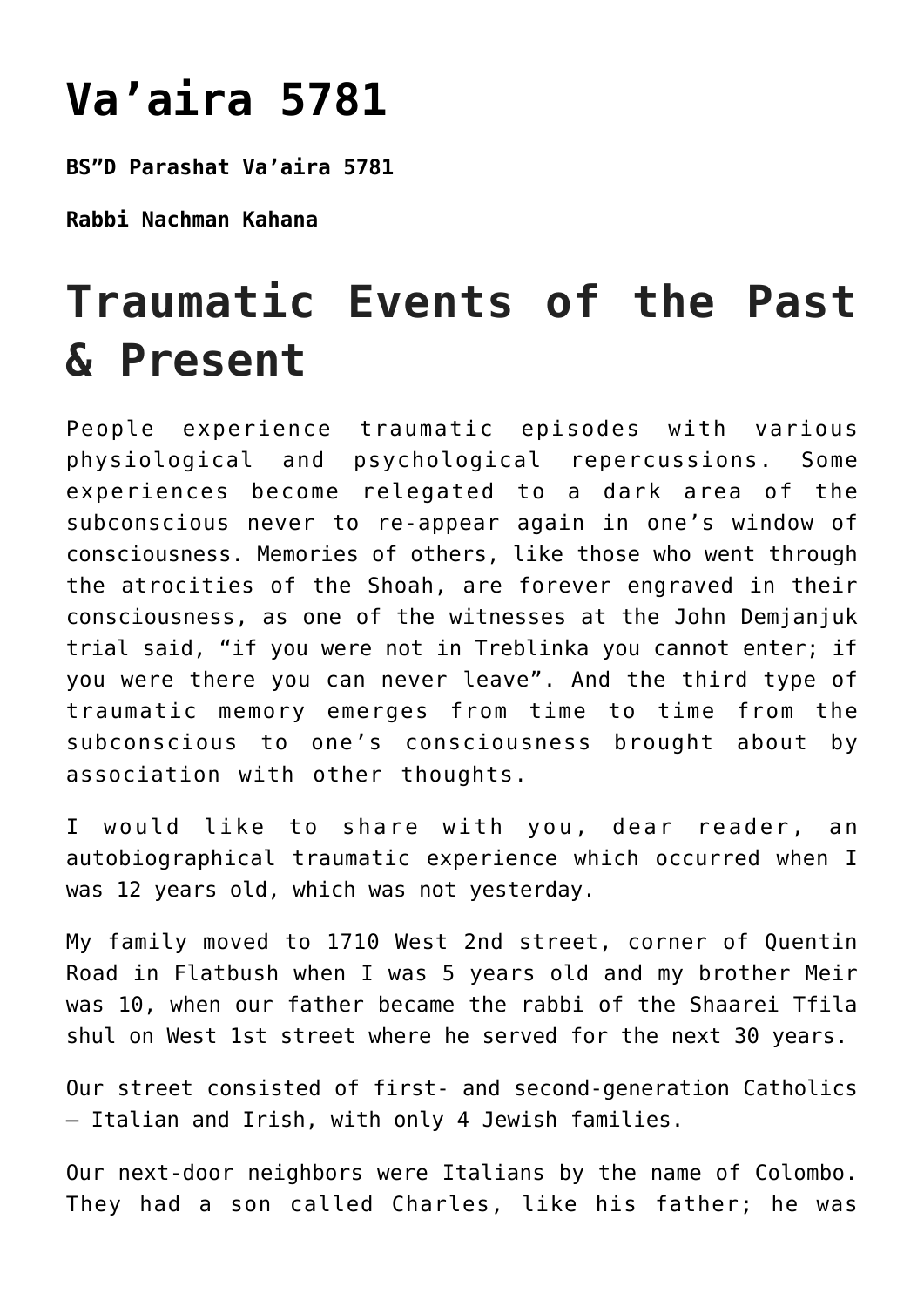nicknamed Junior. He was one year older than I. Whenever Junior saw me, he would call out "dirty Jew", which sent me home in tears. One day my mother found out that Mrs. Colombo's father was a Jew (not her mother). My mother told me that the next time the little shaygetz called me "dirty Jew", to give him the details of his yichus (genealogy). It happened the very next day. He made his usual neighborly statement and then I said to him "your grandfather is also a dirty Jew".

He went home, and from that day we became the best of friends. Our bedroom windows faced each other across a narrow alley, and we would blabber until going to sleep.

Now to the point. When I was 12 and Junior was 13, we went to the local public park to play basketball, as we often did. It was about a ten-minute walk from home. As we were playing, a little shaygetz about 10, came to the court and began to interfere with the game. I, or maybe Junior, scared him off. Soon after a gang of older teenagers appeared and began pushing us around. I was wearing my kippa, so they concluded that Junior was also a "dirty Jew". Then began the fist fights. I started to run but was able to only make it to the metal fence surrounding the yard. They threw me down on the ground and began kicking my whole body. I recall saying to myself that if I don't get away, I will die here. I counted to three and suddenly got up and ran towards the little shack where the park attendant kept his supplies, with the gang right behind. The attendant saw what was happening. He shoved me into the shack closed the door and left.

Now try to imagine being there. The shack was small, about 2 meters square with a little window high up. The gang surrounded the shack and were pounding on the walls and door, screaming like the Nazis that they were. I knew it wouldn't take long before the door would give in. There I was, a 12 year old boy in a tiny hut surrounded by numerous goyim with murder in their eyes. During those moments I could have been in Spain or in the Rhine Valley during the Crusades or in any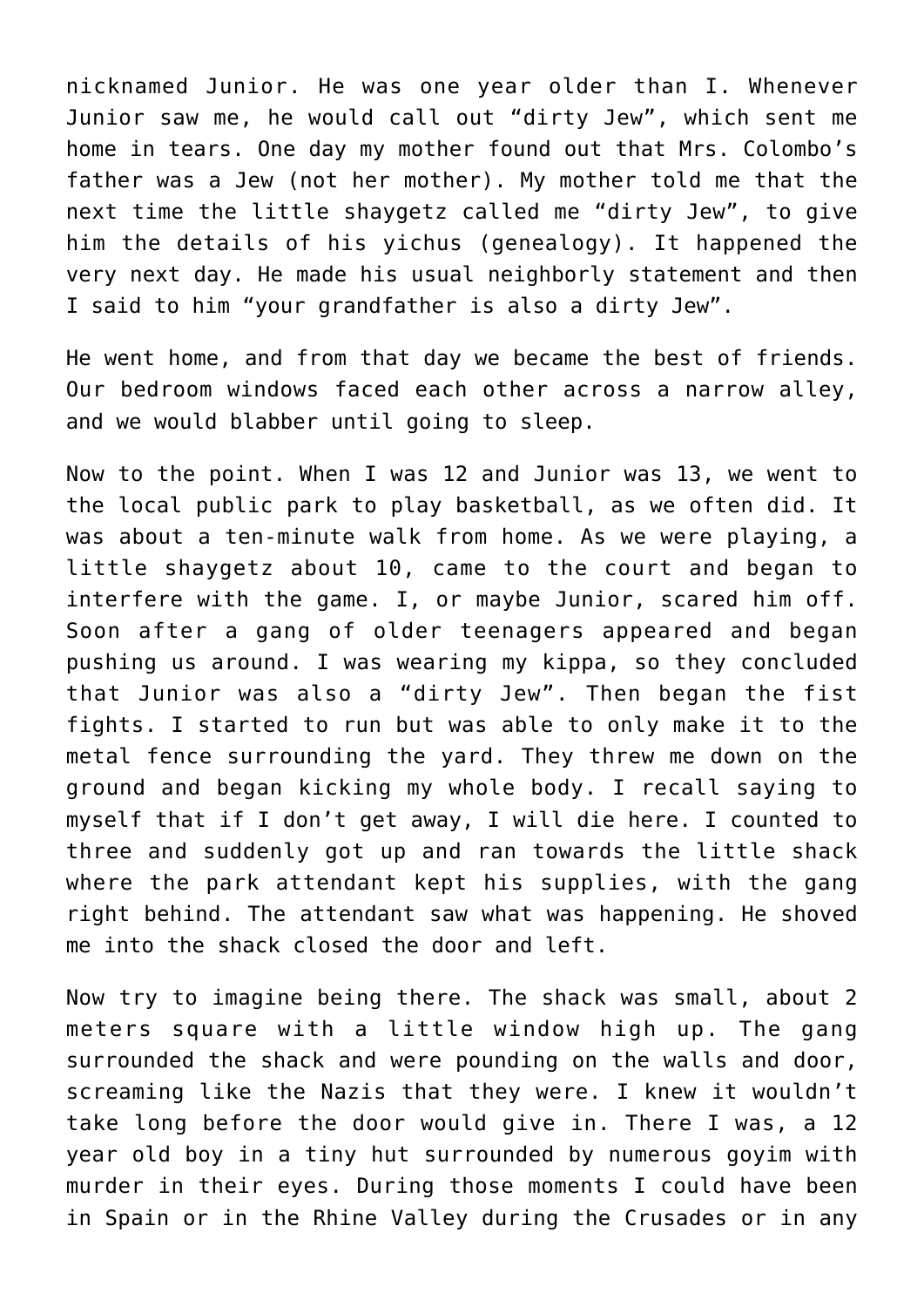of the many pogroms in our history; but I was in the park on Macdonald Ave. between avenue R and S in Brooklyn in the land of the free and the home of the brave.

Suddenly I heard a police siren and the goyim scattered. The police opened the door and brought me home.

Junior had escaped and told my parents, who then called the police. The doctor said that I had a concussion and sent me to bed.

A few hours later Junior's mother came to our home to see me. After inquiring how I was she said, "I want you to know that not all Catholics are like that", and I thought to myself, not all, just most.

Reliving the experience of being in a tiny hut surrounded by goyim who wanted to beat me to a pulp is a very traumatic experience, especially for a 12-year-old. It was my personal "Kristal Nacht". I recovered physically and was able to push away the reality of my feelings of those terrible minutes. However, twice in the past I relived those horrible moments.

Once about 30 years ago, while visiting in the U.S., my dear friend Dr. Frank Laifer bought tickets for us to a Giant's football game. Before leaving the house, he handed me a Giant cap to replace of my kippa, so I should not look Jewish (??).

The area where we sat was filled with goyim. After the first quarter they all smelled of beer, both men and women. By half time they were running to the bathroom in a pattern of beer, bathroom, beer, bathroom …

Many showed various degrees of drunkenness as they began shouting and jumping; just not very nice.

At some moment, the thought unwittingly came to my mind; what if one of them would yell out there are Jews here, let's get them. Then the feeling of being in the park attendant's little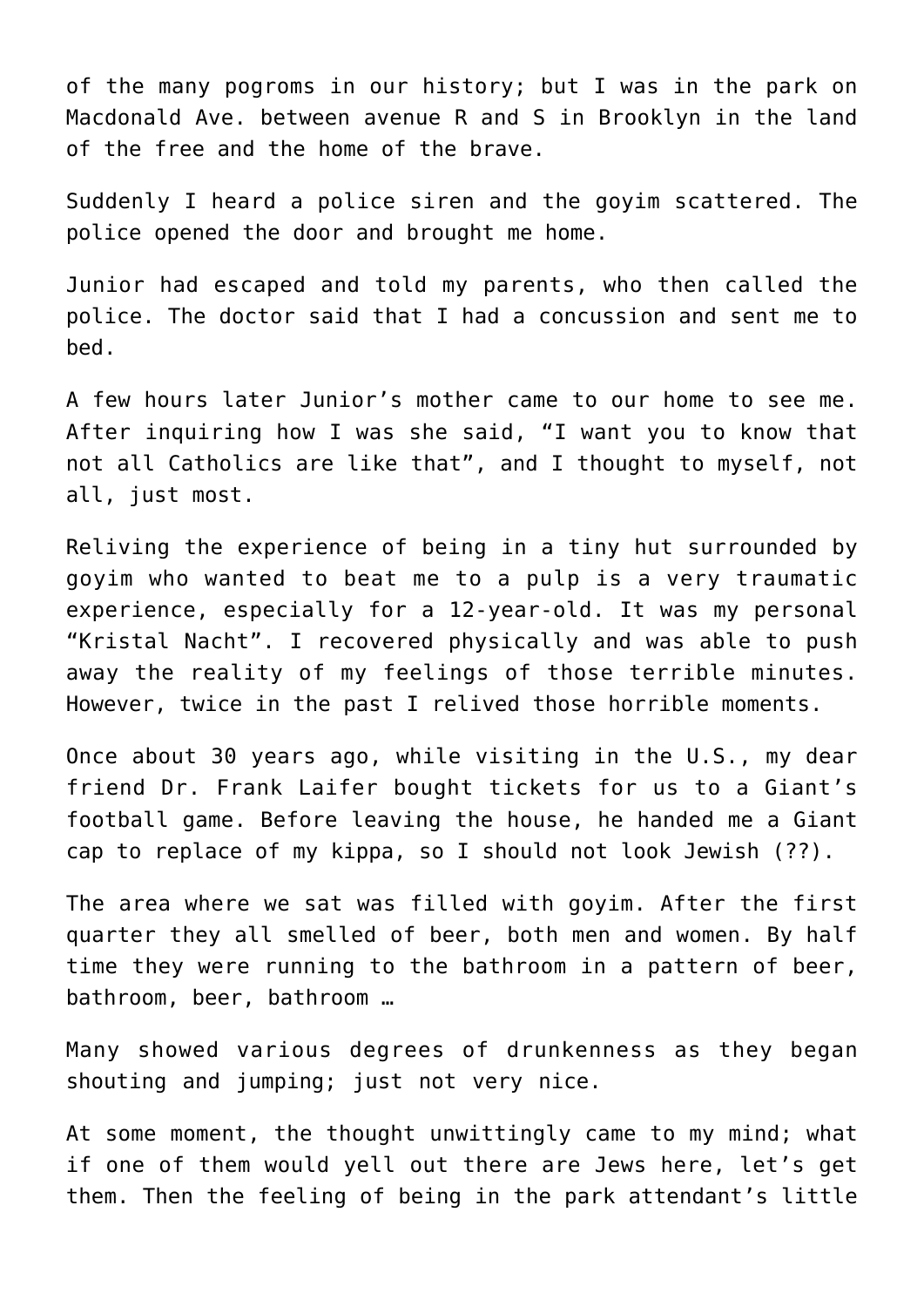shack surrounded by half humans half animal gripped me once again.

The second time the feeling came over me was last week when I saw on TV the mob rushing towards the Capital, shoving the guards, and trampling the fabric of society that keeps the States united. I saw in my mind's eye the same mob running towards a Jewish neighborhood with murder in their eyes.

There is much anger and frustration in the U.S. today, and it's not going away. The US is a patch-quilt of ethnic groups whose common denominator is the great American dream that one day they could be financially comfortable in their little houses with all the other perks that make goyim happy. However, a society like that is like walking on eggshells which could shatter in one second.

Jewish history is a repetitive pattern of sin and punishment, sin and exile.

But today HaShem has provided us with the ability to break this vicious cycle. We are able to return home to Medinat Yisrael, and if we are wise enough, we can build on the dreams of 2000 years to recreate our nation of old under HaShem and His Torah.

This is the OBLIGATION of every Jew, and there are NO EXCUSES. Life is in Eretz Yisrael. The alternative is to be locked in a little shack surrounded by goyim who want to release the deep frustrations created in their dysfunctional societies on the "JUDE".

The three Bs have merged into one – B HERE

JLMM Jewish Lives Matter More

Shabbat Shalom and Chodesh Tov,

Shabbat Shalom,